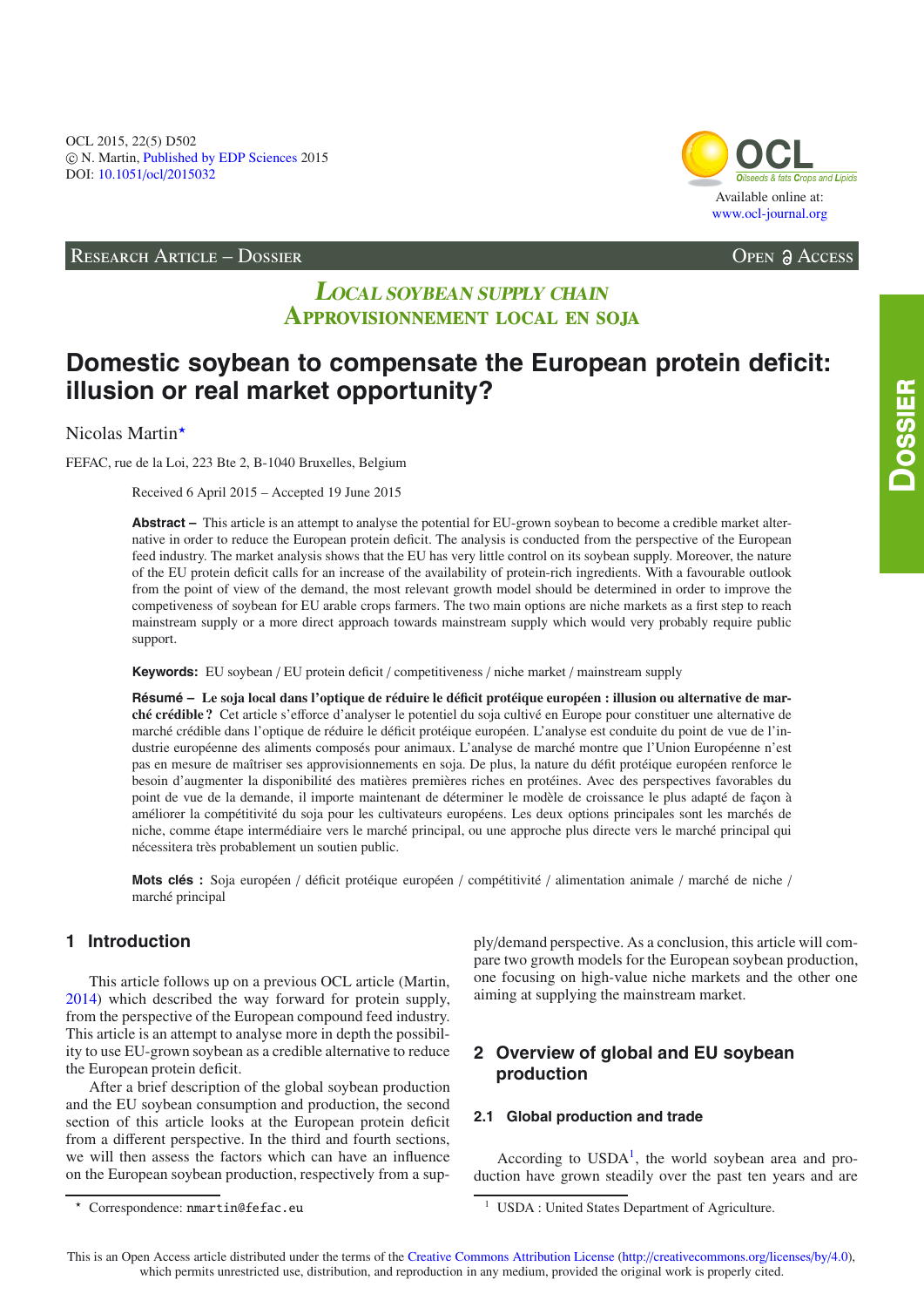<span id="page-1-0"></span>

**Fig. 1.** Evolution of world soybean area and production (source: USDA).

<span id="page-1-1"></span>

**Fig. 2.** Evolution of the share in world soybean production (source: USDA).

estimated at 118 million hectares for the 2014/2015 campaign (Fig. [1\)](#page-1-0). The latest five-year global supply and demand projections from the International Grains Council expects this growth to continue during the next five years, but a slower pace.

The United States, Brazil and Argentina are the main soybean producing countries, as shown in Figure [2.](#page-1-1) In 2014/2015, the United States, Brazil and Argentina represent respectively 34%, 30% and 18% of the world soybean production. Over the past ten years, the share of Brazil in the global soybean production has slightly increased to the expense of the United States.

Quite logically, the United States, Brazil and Argentina happen to be also the main soybean exporting countries. Their relative importance in soybean trade is even higher for trade than for production as show in Figure [3.](#page-1-2) When considering the trade of soybean and soybean meal, Brazil has been the leading country for the past four years.

## **2.2 European Union soybean consumption**

The European Union (EU) imports on yearly average 13 million tons of soybeans and 18 million tons of soybean meals from different origins. As shown in Figure [4,](#page-1-3) Brazil,

<span id="page-1-2"></span>

**Fig. 3.** Evolution of market share of main soybean exporting countries (source: USDA).

<span id="page-1-3"></span>

**Fig. 4.** main EU soybean suppliers (thousand tonnes, source: Global Trade Information Service 2013/2014).

Argentina, the United States and to a lesser extent Paraguay and Canada are the main EU soybean suppliers.

Since the 2009/2010 campaign the European Union has lost the status of the main soybean importer on the global market to China. The concentration of soybean exporting countries and the decreasing importance of the EU on the global soybean market result in a rather low level of control of the EU on its soybean supplies.

## <span id="page-1-4"></span>**2.3 Focus on EU soy production**

According to Copa-Cogeca<sup>[2](#page-1-4)</sup> (Comité des organisations professionnelles agricoles, Comité général de la coopération agricole de l'Union européenne) the EU soybean acreage reached 490 000 hectares and 416 000 hectares for the 2014 and 2013 harvests respectively. For the 2015 harvest, the acreage is forecasted to go down to 477 000 hectares.

As described in Figure [5,](#page-2-0) in 2014 there were seven Member States growing more than 10 000 hectares of soybean

<sup>2</sup> European Union of european farmers (COPA) and agricooperatives (COGECA).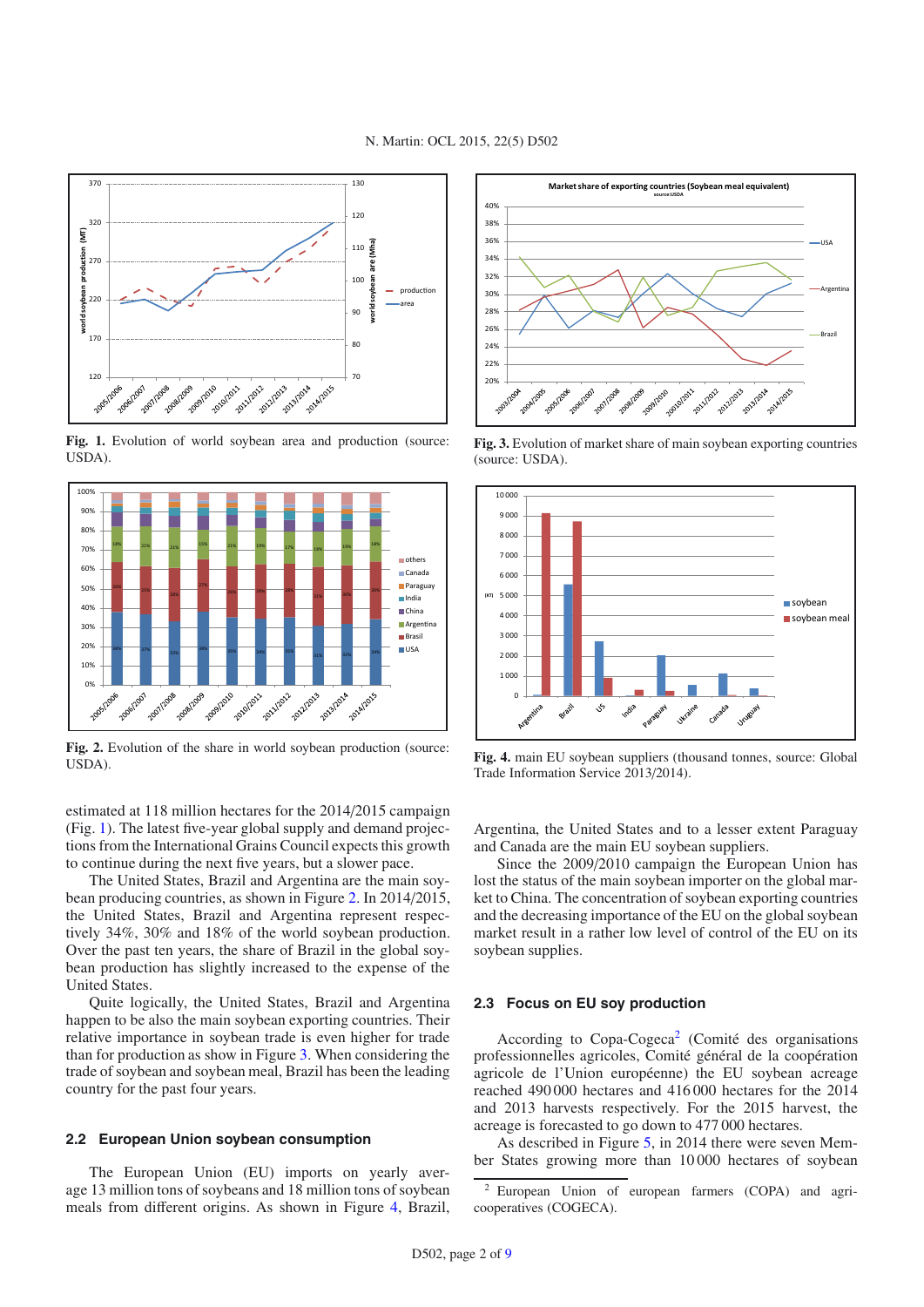<span id="page-2-0"></span>

**Fig. 5.** Main EU soybean-producing countries (source: Copa-Cogeca, only countries growing more than 10 000 hectares are mentioned).

and five member states whose soybean production was above 100 000 tonnes. In 2014, Italy was by far the largest EU soy producer followed by France whose production increased dramatically compared to 2013, Romania, Austria, and Hungary.

The total EU-28 soybean production in 2014 is reported at 1.75 million tonnes. This figure is to be compared with the EU annual soy imports, *i.e.* 13 million tonnes of beans and 18 million tonnes of meal.

# **3 The EU protein deficit: need for concentrated protein sources**

The reasons which have led to the current EU protein deficit have been described in detail in a previous OCL article (Martin, [2014\)](#page-8-0). The main ones are listed below:

- **–** Removal of EU import duties for oilseeds in 1962.
- **–** Limitation of EU support to oilseeds following the Blair House agreement in 1992.
- **–** Reduction of coupled support through the reform of the Common Agricultural Policy (CAP) in 1992.
- **–** Decoupling of direct payment in the 2003 CAP reform.

<span id="page-2-1"></span>In the same article we called for a more sophisticated approach for calculating the EU protein balance sheet in order to take some of the main feed ingredients such as forages and cereals into account.

Further work is still needed in that regard but some prelim-inary results are already available<sup>[3](#page-2-1)</sup> (Toublanc, Poinot, Uittenboggaard, 2014, personal communication). Taking cereals and forages into account in the EU protein balance sheet shows that the level of EU protein self-sufficiency is around 80%, as shown in Figure [6.](#page-3-0) The approach which has been used for these calculations is based on the crude protein content of the different feed ingredients and does not capture for instance the protein digestibility and the amino-acids composition.

These results should be interpreted with caution. In particular, estimating the contribution of forages to the supply of protein at EU level comes with a lot of uncertainties. They show however that it is more relevant to talk about the EU deficit in protein-rich ingredients and that restricting the approach to a simple protein deficit can even be misleading since the reality is more complex.

Moreover these results show that sources of protein with low or medium protein content are already available from EU domestic production. Stimulating EU protein production should therefore be targeted towards concentrated sources of protein, like soybean.

# **4 Factors influencing the demand for EU soy**

#### **4.1 Easy to use for feed manufacturers**

There are three main criteria determining the selection of feed ingredient by a feed manufacturer and its use in the various compound feeds he will produce: (i) the safety of the feed; (ii) its nutritional value and (iii) its price competitiveness. On top of these three criteria the availability throughout the year and the regularity of supply are also taken into account by feed companies. Market-oriented criteria (*e.g*. organic production, non-GM demand) are also considered by the compound feed manufacturer. A typical compound feed mill consists in several steps more or less complex which allow elaborating specific formulation from a lot of individual ingredients (Fig. [7\)](#page-3-1).

Compound feed mills have usually limited storage capacity. The bigger silos are used for the main ingredients such as cereals or oilseed meals while smaller silos can be dedicated to ingredients which are incorporated in smaller proportions in feed diets.

When deciding to dedicate a silo to a particular ingredient. the regularity of supply is an important criterion for the compound feed manufacturer. It would not be economically viable to dedicate a silo for an ingredient that is not available on a regular basis. This aspect can be a limiting factor for the use of EU protein crops such as lupines or peas which are available in small quantities with therefore a risk of irregular supply.

Provided that the EU soybean would meet the three main requirements listed above, it would be possible to substitute imported soybean meal with domestic soybean meal in feed diets using the same silos at the plant level. In addition, soybean meal is an ingredient that is used by feed manufacturers on a regular basis and well known in particular by feed formulators. There would be no obstacle to the uptake of EU soybean meal by feed operators from a technical and operational perspective at plant level if the safety, nutritional value and competitiveness are met.

#### **4.2 Locally-produced food**

In [2011,](#page-8-2) the European Commission released its proposals for the CAP reform and conducted a Eurobarometer survey to assess the opinion of European citizens on the main aspects of the reform proposals. The poll interviewed 26 713 adults throughout the European Union, enough for a representative

<sup>&</sup>lt;sup>3</sup> Protein self-sufficiency in the European Union: considering cereals, protein-rich and forages. Xavier Toublanc, Sophie Poinot, Gera Uittenboggaard, 2014, personal communication, not published.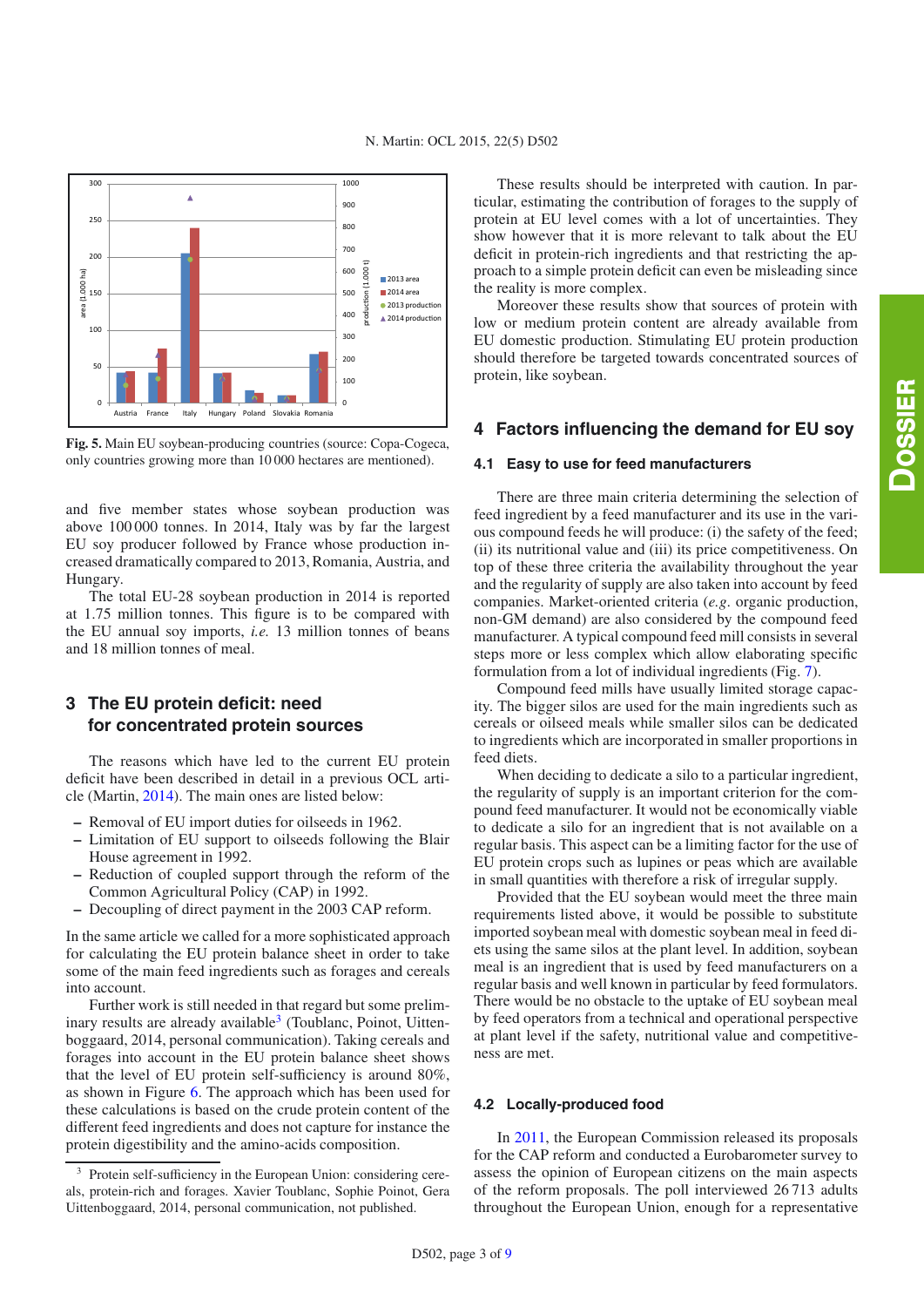<span id="page-3-0"></span>

N. Martin: OCL 2015, 22(5) D502

<span id="page-3-1"></span>**Fig. 6.** European Union protein balance sheet (FEFAC, 2014).



**Fig. 7.** Diagram picture of a compound feed mill functioning (adapted from TECALIMAN).

sample in each Member State. Among the five questions, one addressed specifically local food production, which is one of the arguments which is often put forward to stimulate EU protein production, like for example in the European Parliament resolution about protein deficit from March 2011 (European Parliament, [2011](#page-8-3)). As a result, nine out of ten people agreed that buying locally-produced food is beneficial.

According to a French survey from 2012 (Sainte-Marie, 2013) the main reasons put forward by consumers to buy local food are:

- **–** To support local agriculture and economy.
- **–** The taste and safety of food purchased.
- **–** Environmental reasons, in particular less transport and better agricultural practices.

In a more recent study, the European Commission Joint Research Center analysed the short supply chains and local food systems in the EU. This report states that the definition proposed by the European Commission for short food supply chains is "the foods involved are identified by, are traceable to a farmer. The number of intermediaries between farmer and consumer should be "minimal" or ideally nil".

Locally-produced soy can be used as differentiation element for the marketing of animal products. There is however a lot of feed ingredients entering the composition of feed diets and sourcing all feed ingredients locally is a very demanding constraint. There is a risk that "locally-produced soy" is misinterpreted as perceived by consumers as "one hundred percent locally-fed" . Such an approach is indeed very difficult to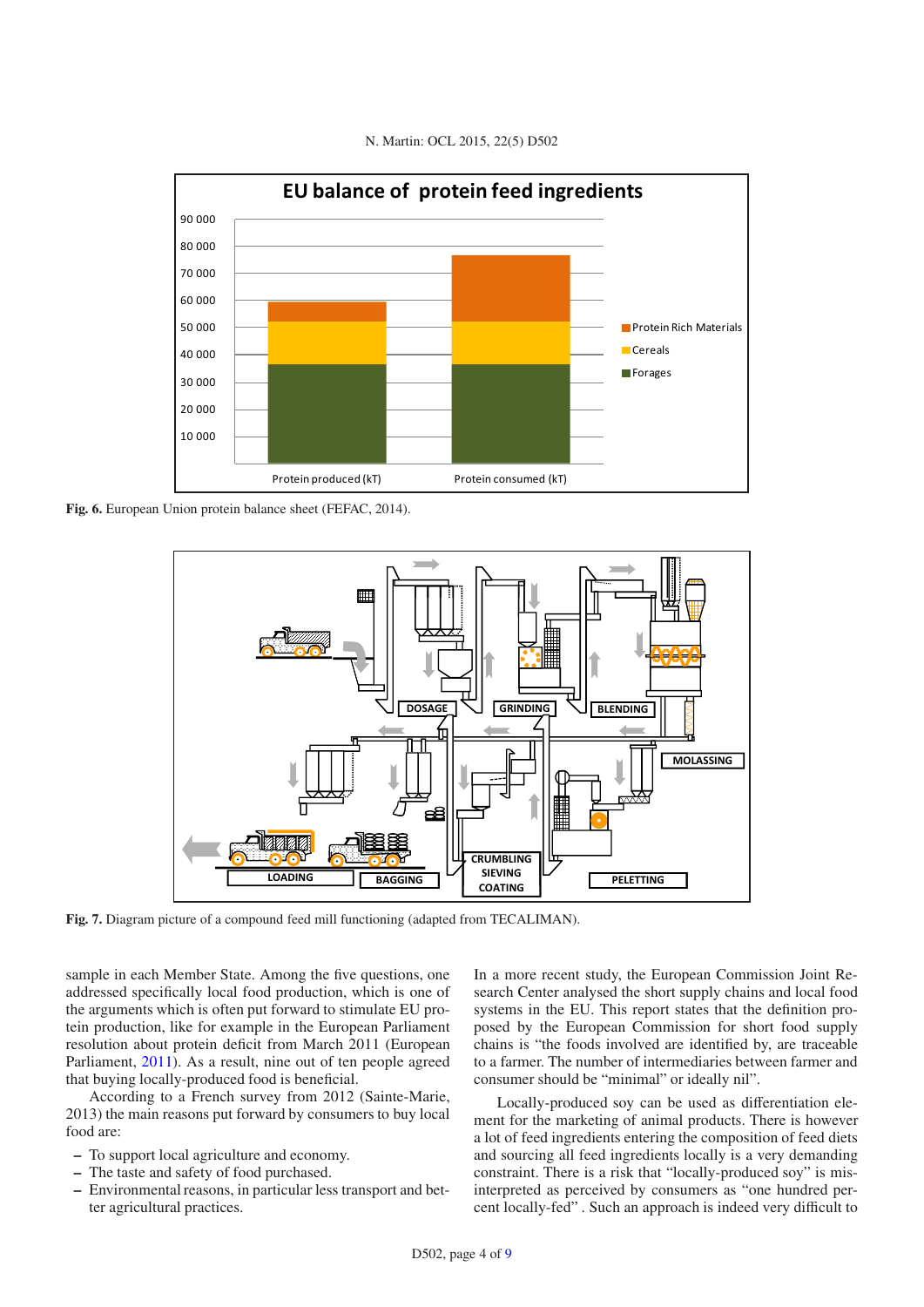N. Martin: OCL 2015, 22(5) D502

<span id="page-4-2"></span>**Table 1.** Results of the survey conducted by FEFAC on European Union demand for non GM compound feed (Source: FEFAC, 2015).

|                    |                                                  | Countries without significant market demand for non-GM compound feed (beyond organic market): |
|--------------------|--------------------------------------------------|-----------------------------------------------------------------------------------------------|
| · Belgium          |                                                  |                                                                                               |
| • Czech Republic   |                                                  |                                                                                               |
| • Hungary          |                                                  |                                                                                               |
| $\bullet$ Ireland  |                                                  |                                                                                               |
| • Netherlands      |                                                  |                                                                                               |
| $\bullet$ Slovakia |                                                  |                                                                                               |
| $\bullet$ Spain    |                                                  |                                                                                               |
| Country            | <b>Drivers</b>                                   | Trend                                                                                         |
| Austria            | laying hens (80% non-GM)                         | increasing demand for non-GM                                                                  |
|                    | broilers (100% non-GM)                           | feed                                                                                          |
| dairy (95% non-GM) |                                                  |                                                                                               |
| Denmark            | broilers (25% non-GM)                            | Stable                                                                                        |
| Finland            | dairy $(100\% \text{ non-GM})$                   | <b>Stable</b>                                                                                 |
|                    | poultry (15% non-GM)                             |                                                                                               |
| France             | cattle (30% non-GM)                              |                                                                                               |
|                    | dairy (15% non-GM)                               |                                                                                               |
|                    | poultry (10% non-GM)                             | Stable                                                                                        |
| Germany            | broilers $(75\% \text{ non-GM})$                 |                                                                                               |
|                    | laying hens (40% non-GM)                         | increasing demand for non-GM                                                                  |
|                    | dairy (15% non-GM)                               | dairy feed                                                                                    |
| Italy              | poultry (15% non-GM)                             |                                                                                               |
|                    | dairy and cattle (10% non-GM)                    | Stable                                                                                        |
| Poland             | broiler $(10\% \text{ non-GM})$                  | Stable                                                                                        |
| $\overline{UK}$    |                                                  | Decreasing demand for non-GM                                                                  |
|                    | Poultry $(20\%)$                                 | poultry feed                                                                                  |
|                    | Countries for which information is not available |                                                                                               |
| · Bulgaria         |                                                  |                                                                                               |
| $\bullet$ Croatia  |                                                  |                                                                                               |
| $\bullet$ Cyprus   |                                                  |                                                                                               |
| $\bullet$ Estonia  |                                                  |                                                                                               |
| $\bullet$ Greece   |                                                  |                                                                                               |
| $\bullet$ Latvia   |                                                  |                                                                                               |
| $\bullet$ Lithunia |                                                  |                                                                                               |
| • Luxembourg       |                                                  |                                                                                               |
| $\bullet$ Malta    |                                                  |                                                                                               |
| $\bullet$ Romania  |                                                  |                                                                                               |
| · Slovenia         |                                                  |                                                                                               |

apply for mainstream feed supply chains which can be very long and complex but can be envisaged for niche markets with high added value.

In addition the consumers' desire to buy local food should be challenged against the willingness to pay for the extra costs.

#### <span id="page-4-0"></span>**4.3 Non-GM demand**

The possibility to supply the EU non-GM demand for soybean meal is often mentioned as a factor which could stimulate the EU soybean production. The non-GM premium could indeed contribute the competitiveness gap between imported and domestic soybean. This premium has been fluctuating over the years and has currently reached a relatively high level around  $100 \in$  per tonne.

In 2012, the European Feed Manufacturers' Federation FEFAC<sup>4</sup> conducted an EU-wide survey in order to assess the <span id="page-4-3"></span><span id="page-4-1"></span>size of the non-GM compound feed market<sup>[5](#page-4-1)</sup>. The conclusion at the time was that the EU aggregate demand for non-GM compound feed represented approximately 15% of the compound feed market, *i.e*. 23 million tonnes. This study has been updated in March 2015 and the main results are presented below (Tab. [1\)](#page-4-2). Three groups of Member States are distinguished, the countries without a significant demand for non-GM compound feed and the countries with a demand for non-GM compound feed<sup>6</sup>. For the latter ones, the drivers for the non-GM compound feed and the corresponding trend are identified. Finally, the third group corresponds to the countries for which no information is available.

These results show contrasting developments in some key markets. For instance, Germany and Austria show increased

<sup>4</sup> Fédération Européenne des Fabricants d'Aliments Composés.

<sup>5</sup> "Non-GM feed" means feed that is not labelled according to Regulation (EC) 1829/2003.

<sup>6</sup> No information available for Bulgaria, Croatia, Cyprus, Estonia, Greece, Latvia, Lithuania, Luxembourg, Malta, Romania and Slovenia.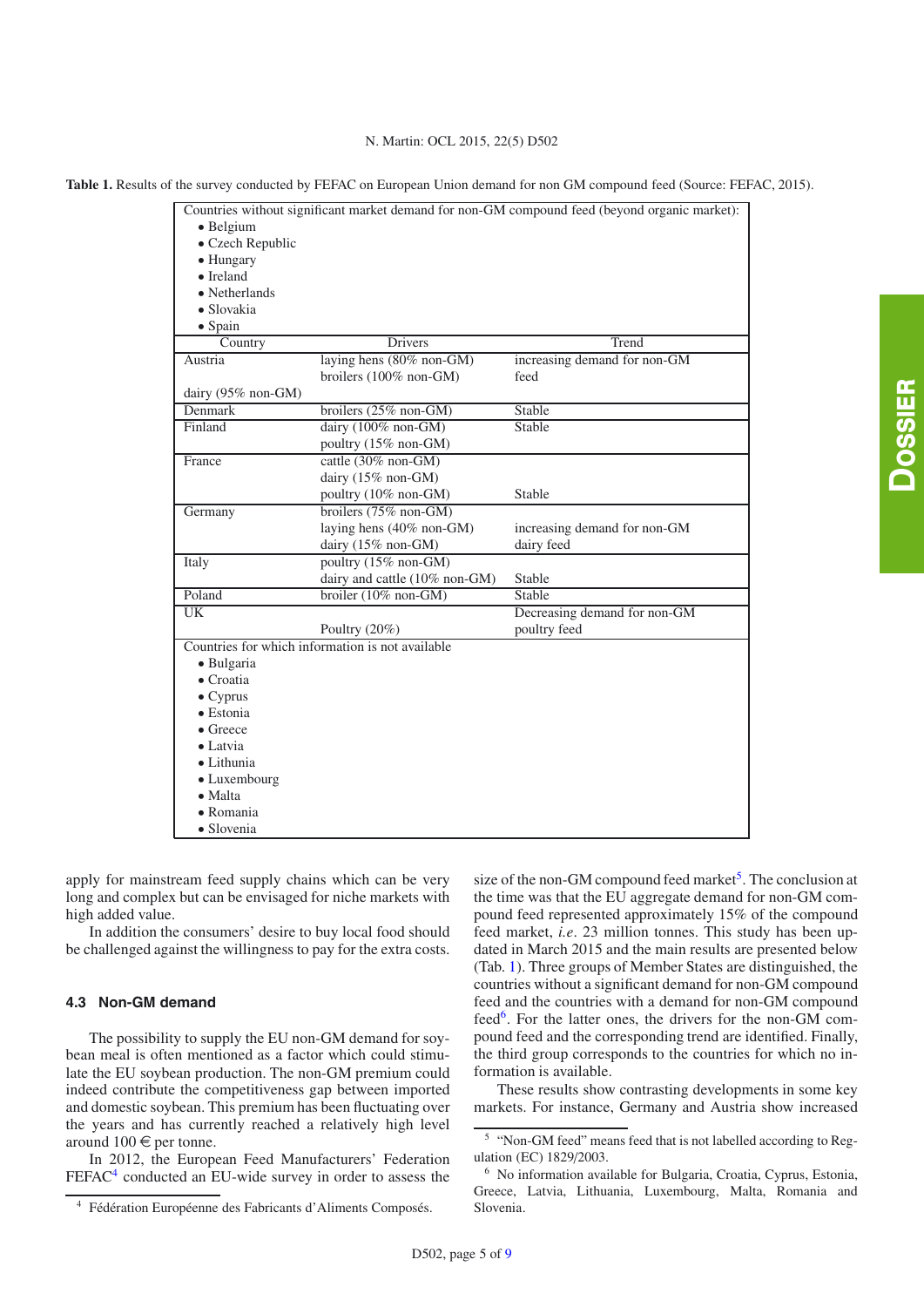demand for non-GM dairy feed, while non-GM feed demand (mainly poultry feed) in the UK is shrinking. Compared to 2012, the momentum has changed in some countries but the overall EU demand for non-GM compound is still estimated to represent around 15% of the market.

The corresponding demand for non-GM soybean meal is probably a bit lower, since non-GM requirements can sometimes be achieved by not using soybean meal in the diet, especially for fattening pigs. FEFAC estimates that the average EU inclusion rate of soybean in compound feed is approximately 16%. So, assuming that between 10 and 15% of the soybean meal used in compound feed is actually non-GM, this represents a market size of 2.4 to 3.6 million tonnes of soybean meal, to be compared with the EU soybean production, *i.e*. 1.75 million tonnes in 2014.

In theory there is therefore a growth potential for domestic soybean production, in order to meet the demand for non-GM soybean meal in compound feed. Some limitations need however to be taken into consideration:

- **–** A corresponding demand for non-GM soybean oil is necessary in order to optimize the non-GM premium effects.
- **–** In order to be eligible for the non-GM market, the 0.9% threshold of adventitious GM presence defined in the Eu-ropean legislation<sup>[7](#page-5-0)</sup> has to be respected. This is only achievable in dedicated oilseed crushing facilities (the non-GM soybean meal from Brazil which is currently used for the non-GM market is crushed in Brazil and then exported to Europe. EU crushing plant crushing imported beans mainly process GM imported beans). This raises the question of the size and economic viability of these facilities.
- **–** Although important in terms of consumer demand, the non-GM aspect is extremely specific. The non-GM feed market will have increasingly to compete against supply schemes offering a more comprehensive sustainable approach by looking for example at the social and environmental dimensions.

#### **4.4 The environmental perspective**

<span id="page-5-0"></span>The growing global demand for livestock products is putting pressure on natural resources such as land and water, which are limited. From that perspective, the capacity to first report and then improve the environmental performance of feed and livestock products is essential.

In a study published in 2014, the University of Wageningen together with Blonk Consultants assessed the effect on carbon footprint of replacing soybean meal from South America in compound feed by European protein sources (Boer, [2014](#page-8-4)). The selected protein sources included high protein sunflower seed meal, poultry processed animal proteins, dried distiller grains (co-product of bio-ethanol production), soybean meal cultivated in the Netherlands and in Ukraine as well as proteins from insects, algae and bacteria.

The study calculated optimised feed diets (using pig diets as an example) on the basis of price and nutritional values and reported the corresponding carbon footprint, using mainly the Dutch Feedprint life cycle assessment (LCA) database as a source of information (Tab. [2\)](#page-6-0).

On the basis of an attributional life cycle assessment<sup>8</sup> approach, the study concluded that there are limited options to replace soybean meal from South America in compound feed for fattening pigs by alternative European proteins without increasing the carbon footprint.

The whole study cannot be summarized here and its limitations should be taken into account properly. These results should be therefore considered cautiously and cannot be generalised. They show however that the soybean meal characteristics, considering price, nutritional values and carbon footprint offer an interesting combination meaning that soybean meal is an essential feed ingredient when considering the improvement of environmental performance. When imported soybean meal is replaced by soybean meal cultivated in the EU, with lower transport distances, these effects can be amplified.

# **5 Factors influencing the offer**

## **5.1 Common agricultural policy**

One of the main measures of the new Common Agricultural Policy is probably the so-called "greening" of direct payments to farmers. The greening measures define agricultural practices which are beneficial for the climate and the environment:

- **–** Crop diversification.
- **–** Maintaining existing permanent grassland.
- **–** Having ecological focus areas on the farms.

<span id="page-5-1"></span>The crop diversification measures are described in article 44 of Regulation (EU) No. 1307/2013 of 17 December 2013<sup>9</sup>, the key ones being: when the arable land of a farm covers more than thirty hectares, there shall be at least three different crops on that arable land. The main crop shall not cover more than 75% of that arable and the two main crops together shall not cover more than 95% of that arable land.

<span id="page-5-2"></span>These measures could play a stimulating role for the soy production in Europe in particular in areas where maize is currently the dominating crop and where climate and soil conditions could be suitable for soy production. A comprehensive impact assessment of the crop diversification measure which has entered into force on 1st January 2015 is however still lacking, so it is difficult to quantify the potential effects on EU soybean acreage. Moreover the recent decision in France to set

<sup>7</sup> Regulation (EC) No. 1830/2003 of the European Parliament and the Council of 22 September 2003 concerning the traceability and labelling of genetically modified organisms and the traceability of food and feed products produced from genetically modified organisms and amending Directive 2001/18/EC.

<sup>8</sup> Life Cycle Assessment is a technique which provides the compilation and the evaluation of the inputs, outputs and the potential environmental impacts of a product system throughout its life cycle (ISO 14040:2006).

Regulation (EU) No. 1307/2013 of the European Parliament and the Council of 17 December 2013 establishing rules for direct payments to farmers under support schemes within the framework of the common agricultural policy and repealing Council Regulation (EC) No 637/2008 and Council Regulation (EC) No. 73/2009.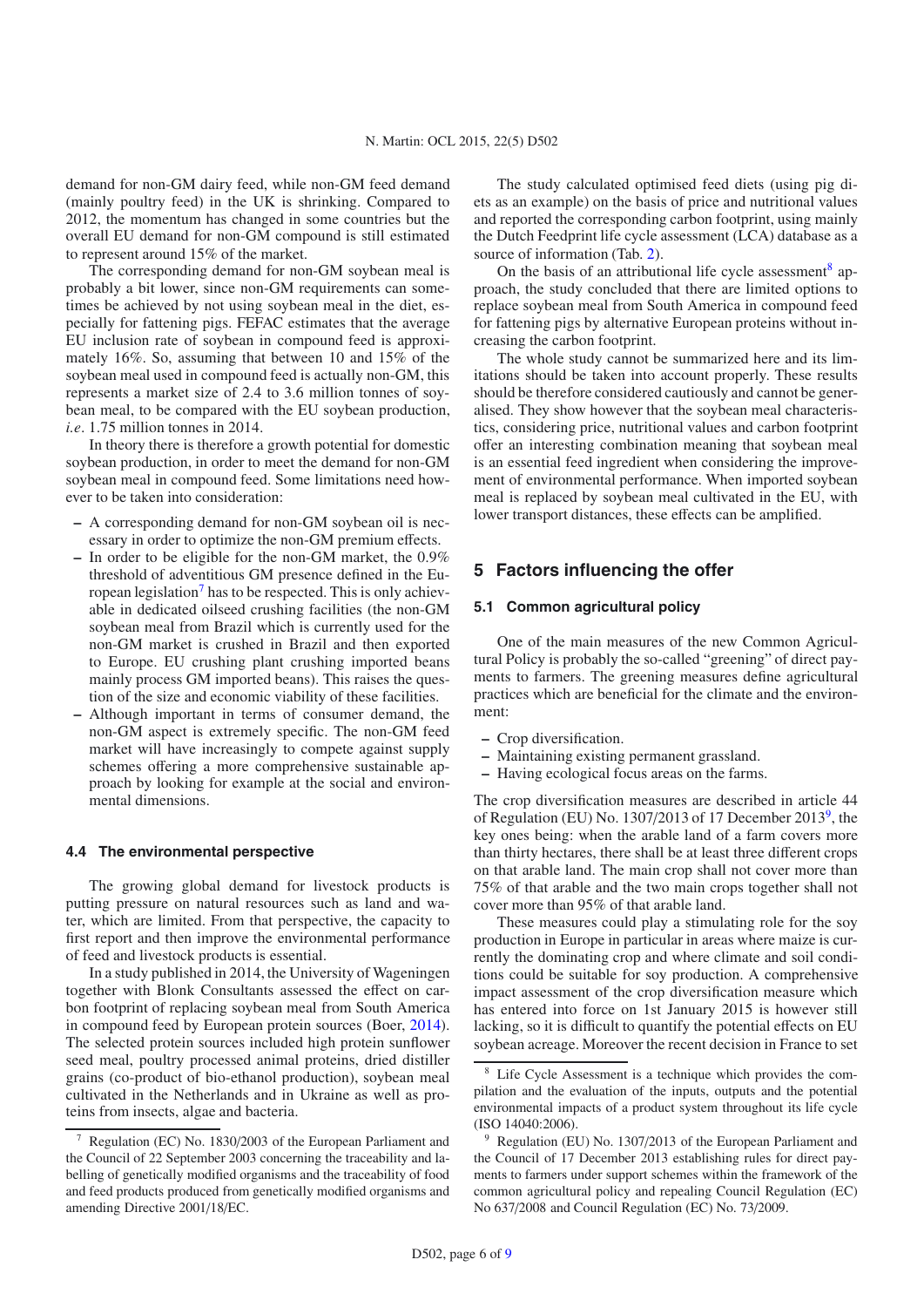<span id="page-6-0"></span>

|  |  |  | Table 2. Carbon foot print of a reference optimised pig diet including imported soybean meal – scenario 1 – and of the same diet based on |  |  |  |  |  |
|--|--|--|-------------------------------------------------------------------------------------------------------------------------------------------|--|--|--|--|--|
|  |  |  | different protein feed ingredients – scenario 2 to $10$ – (source: Boer, Wageningen study, 2014).                                         |  |  |  |  |  |

| Compound feed                                         | Carbon footprint excluding<br>land use change <sup>10</sup><br>$(kg CO2 eq. kg-1)$ | Carbon footprint including<br>land use change<br>$(kg CO2 eq. kg-1)$ |  |  |
|-------------------------------------------------------|------------------------------------------------------------------------------------|----------------------------------------------------------------------|--|--|
| Scenario 1: reference scenario with soybean meal      | 595                                                                                | 783                                                                  |  |  |
| from South America                                    |                                                                                    |                                                                      |  |  |
| Scenario 2: inclusion level of soybean meal from      | 606                                                                                | 807                                                                  |  |  |
| South America restricted to 6%                        |                                                                                    |                                                                      |  |  |
| Scenario 3: inclusion of soybean meal from South      |                                                                                    |                                                                      |  |  |
| America is not allowed, replacement by high protein   | 627                                                                                | 817                                                                  |  |  |
| sunflower seed meal (maximum: 12,5%)                  |                                                                                    |                                                                      |  |  |
| Scenario 4: inclusion of soybean meal from South      |                                                                                    |                                                                      |  |  |
| America is not allowed, replacement by processed      | 591                                                                                | 775                                                                  |  |  |
| animal proteins from poultry (maximum: 3%)            |                                                                                    |                                                                      |  |  |
| Scenario 5: inclusion of soybean meal from South      | 626                                                                                | 819                                                                  |  |  |
| America is not allowed, replacement by dried          |                                                                                    |                                                                      |  |  |
| distillers grains (maximum: $7,5\%$ )                 |                                                                                    |                                                                      |  |  |
| Scenario 6: replacement of soybean meal from South    | 580                                                                                | 767                                                                  |  |  |
| America by soybean meal cultivated in the Netherlands |                                                                                    |                                                                      |  |  |
| Scenario 7: replacement of soybean meal from          |                                                                                    |                                                                      |  |  |
| South America by soybean meal cultivated in           | 592                                                                                | 782                                                                  |  |  |
| Ukraine and crushed in the Netherlands                |                                                                                    |                                                                      |  |  |
| Scenario 8: replacement of soybean meal from          | > 717                                                                              | >946                                                                 |  |  |
| South America by protein from insects                 |                                                                                    |                                                                      |  |  |
| Scenario 9: replacement of soybean meal from          | $> 611 - 623$                                                                      |                                                                      |  |  |
| South America by defatted algae                       |                                                                                    | $>795 - 807$                                                         |  |  |
| Scenario 10: replacement of soybean meal from         | $>644-739$                                                                         | $>825-920$                                                           |  |  |
| South America by bacterial single-cell protein        |                                                                                    |                                                                      |  |  |

up ad hoc measures for monoculture maize-cropping areas can be interpreted a sign showing that the impact of the crop diversification measures on the EU soybean acreage would be rather limited.

The other greening measure which could have an impact on EU soybean acreage is the requirements for farmers with more than 15 hectares of arable land to ensure that at least 5% of their holdings consist of ecological focus areas. With nitrogen-fixing crops areas being included in the list of ecological focus areas mentioned in Regulation (EU) No. 1307/2013 of 17 December 2013, this could again stimulate EU soy production. Member States have however been granted with the possibility to pick and choose from this list in order to define ecological focus areas at national level. This has the potential to undermine the impact of the measure on EU soy acreage.

In addition to the greening measures, the possibility for Member States to use at most 10% of their direct payments envelope for voluntary coupled could also be beneficial to protein crops including soya. According to the European Commission, 16 Member States decided in 2015 to grant a direct coupled support to protein crops, representing 12% of the envelope available for voluntary coupled support.

## **5.2 Biofuels policy**

The availability of protein-rich co-products such as oilseed meals or dried distillers grains is strongly influenced by international and EU policies on biofuels.

During the past decade, the rather favourable EU political framework for biofuels led to a significant increase of the availability of such co-products, and in particular of rapeseed meal. This was accompanied by an increased competition for the access to agricultural commodities, adding pressure on prices.

The EU biofuel policy did not benefit so far to the EUcultivated soybean production and it can be asked whether this situation will change in the future.

The Renewable Energy Directive (RED) and the Fuel Quality Directive (FQD) are the main legislative texts determining the EU policy on biofuels. Beyond 2020, the RED will be replaced by a new legislation dealing with climate and energy. The European Council already adopted targets leading to a 40% reduction of greenhouse gas emissions for the 2005– 2030 period and to a share of 27% of renewable energy by 2030 (European Council (23 and 24 October 2014) Conclusions on 2030 Climate and Energy Policy Framework). These targets have however not been translated yet into concrete measure. Such an uncertainty will not stimulate the investments which could lead to an increase of biofuel production from domestic soybeans.

<sup>10</sup> Land use change refers to the change in the purpose for which land is used by humans (*e.g.* between crop land, grass land, forest land, wetland) PAS 2050:2011, 3.27.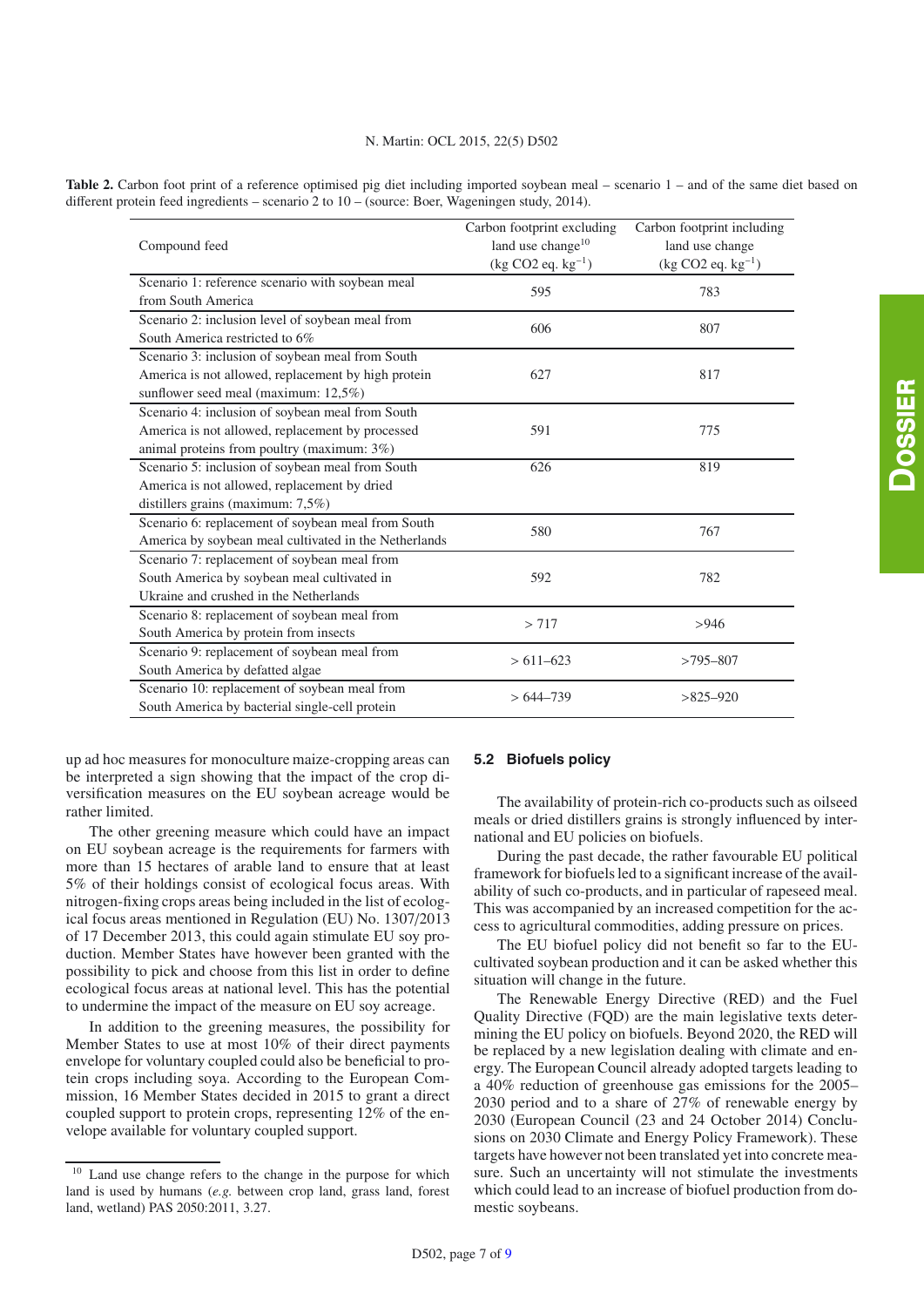<span id="page-7-1"></span>**Table 3.** Competiveness comparison between oil or protein crops and cereals in the European Union (source: EIP group, [2014](#page-8-5)).

|            |                      |       | Yield needed to be competitive against | Yield increase to be competitive against |       |  |  |
|------------|----------------------|-------|----------------------------------------|------------------------------------------|-------|--|--|
| Crop       | Current yield (t/ha) | Wheat | Maize                                  | Wheat                                    | Maize |  |  |
| Soya       |                      | 3.4   | 4.3                                    | 26%                                      | 59%   |  |  |
| Rape       | 3.1                  | 3.1   | 3.9                                    | $0\%$                                    | 26%   |  |  |
| Sunflower  | 2.2                  | 2.7   | 3.4                                    | 23%                                      | 55%   |  |  |
| Lupin      |                      | 4.1   | 5.1                                    | 310\%                                    | 410\% |  |  |
| Pea        | 2.7                  | 4.8   | <sub>b</sub>                           | 78%                                      | 122%  |  |  |
| Field bean | 2.7                  | 4.5   | 5.7                                    | 67%                                      | 111%  |  |  |
| Alfalfa    | 40.2                 | 43.6  | 54.5                                   | 8%                                       | 36%   |  |  |

From a more short-term perspective the current revision of the RED will shape the biofuels policy context until 2020. The revision of the RED will lead to a capping of the production of crop-based biofuels and to some sort of consideration of the ILUC factor $11$  for the greenhouse gas savings provided by biofuels.

Taking into account ILUC could give a competitive advantage to EU soybean versus soybean from South America or biodiesel from palm oil. On the other hand, in order to increase its market share in the biofuel segment, EU soybean would have to price-competitive against other biofuels feedstocks. This is a criterion which is difficult to fulfil under the current circumstances.

### **6 Conclusion: niche or mainstream supply?**

The lack of competitiveness is a clear factor limiting the EU production of soybean, and of all protein crops. The CAP reform has led farmers to base their sowing decisions on economic output which is favourable to cereals such as wheat and maize versus protein crops. The loss of interest for protein crops also triggered a lack of investment to develop performing varieties of protein crops and, resulting in increasing yield gaps with cereals.

As part of the European Innovation partnership for Agricultural Productivity and Sustainability (EIP-AGRI), the focus group on protein crops was launched by the European Commission in 2013.

<span id="page-7-0"></span>This group assessed the possibility to improve the profitability of protein crops in Europe so that they can be more attractive for famers while fulfilling the competitiveness requirements of the feed industry. As part of this assessment, the group calculated the yield which would be required for protein crops in order to be competitive with wheat and maize based on the price of oil, protein and starch (EIP focus group, [2014](#page-8-5)). It is important to bear in mind that there is an important geographical variability for these calculations and that the crop profitability evaluation has been limited to gross income comparisons. It shows in particular that EU soybean would need on average a yield increase of 26% and 59% in order to be competitive with wheat and maize respectively (Tab. [3\)](#page-7-1).

Further to the EIP focus group report, a workshop was organised with stakeholders on 25–26 November 2014. The participants in the workshop agreed on recommendations in order to (i) close the financial yield gaps and (ii) build a market (EIP workshop, [2014\)](#page-8-5). They are listed below:

EIP recommendations on closing the financial yield gap:

- **–** Regulations that stimulate the adoption of the cultivation of legumes by farmers.
- **–** Education and training for farmers, advisors and teachers.
- **–** Long-term public breeding programme.
- **–** Research on varieties with cold and drought resistance.
- **–** Protein crop repository.

EIP recommendations on building a market:

- **–** Develop knowledge of local alternatives with eye on quality and consistency.
- **–** Develop the EU nutritional matrix for new protein ingredients.
- **–** Market price system: predictability and quality.
- **–** Fractionation technology development.
- **–** Food grade processing integrated with feed processing.

The remaining question is how to fund the research which is necessary in order to improve the competitiveness of EU protein crops including soya. This question is a kind of "chicken and egg" issue since a small market does not provide a strong incentive for stakeholders to invest in research and, reciprocally, without investment in research the EU protein crops market will not be able to grow.

The previous section showed that the outlook for EU soybean is rather favourable, from the perspective of the demand. However, the factors which have been described and may have a positive influence on the demand such as the consumers' desire for locally produced food, the non-GM demand or the demand for environmentally friendly products constitute very specific market segments. These are high value products, in other words these are niche markets. By definition a niche market is a small market, so the question can be asked whether a niche market strategy can be the right approach to reach the critical mass which is required to trigger further investment in research and then close the competitiveness gap.

On the other hand it can be argued that high value niche market can be a necessary step in order to compensate for the lack of competitiveness and then facilitate the growth and the EU soybean and protein crops markets. The main risk in that approach is that if the niche market strategy is prioritized, the need to invest in research will not be so pressing, especially

<sup>11</sup> Indirect Land Use Change: occur when a demand for a certain land use lead to changes outside the boundaries of the system that is considered. These indirect effects can be assessed mainly by means of economic modelling of the demand for land or by modelling the relocation of activities on a global scale. (adapted from Product Environmental Footprint Guide, 2013).